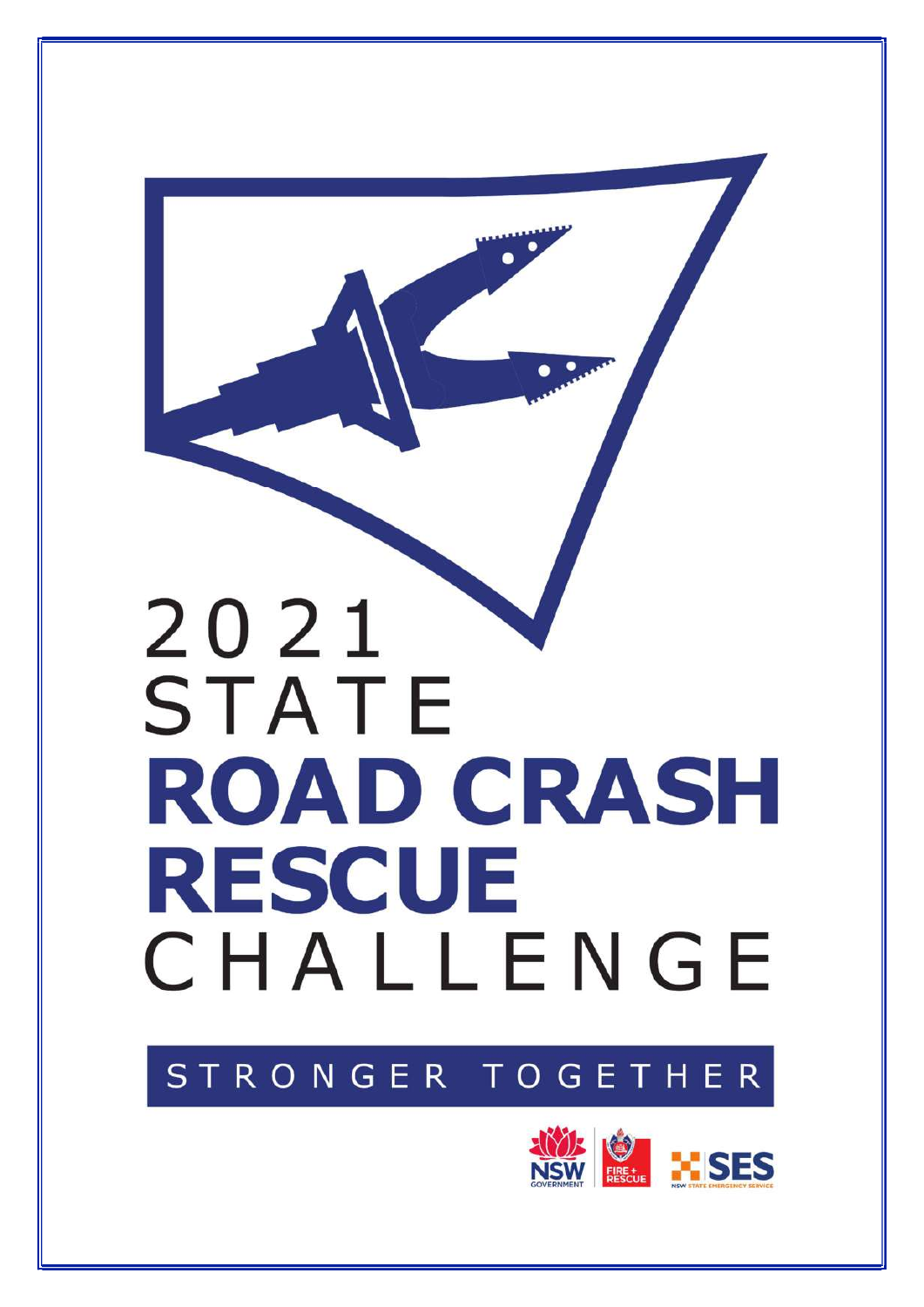### Fire and Rescue NSW

I would like to welcome you all to Mogo for the 2021 NSW State Road Crash Rescue Challenge. This is our first NSW multi-agency road rescue challenge with the goal to ensure that the NSW State road crash rescue capability is fit for purpose and meeting contemporary challenges in motor vehicle rescue capability.

I must sincerely thank all our Sponsors, with FRSA/Holmatro and Pt Rescue/Lukas for providing support in the pits to this first road crash rescue challenge. All our sponsors are vital partners with emergency services, and they are integral industry representatives. With their support we can bring the best NSW State rescuers, paramedics, trainers, instructors, and assessors together for this event.

This year the FRNSW/NSWSES/FCA event management team in conjunction with the State Emergency Management Committee have put together the 2021 State Road Crash Rescue Challenge to test the skills, knowledge, and expertise of the competing teams. This also includes a variety of learning opportunities commencing with the Learning Symposium.

We have included the Trauma Challenge and CPR event in this year's challenge to test and enhance the expertise of our first aiders, which is such an important part of road crash rescue capability, to try and get the best possible outcome for the victims of the many road crashes every year on NSW roads. I encourage everyone to get behind this event and support the competing teams.

I appreciate the challenges and preparation that faces teams and individuals to get to this year's State Road Crash Rescue Challenge and would like to thank the competing teams for their efforts to get here to compete.

I wish all participants the best with their challenge events and I am looking forward to seeing the teams compete in an open learning environment. I know that everyone will come away from this challenge with new ideas and ways to undertake rescue and having made new friends.

I would also like to thank all those volunteers who have given up their time to ensure we have a successful 2021 Road Crash Rescue Challenge. A big thank you to those you see in the orange overalls as well as those who work behind the scenes. Your support is truly appreciated.

**Regards** 



Fire and Rescue NSW Assistant Commissioner Rob McNeil AFSM Director of Firefighter Championship

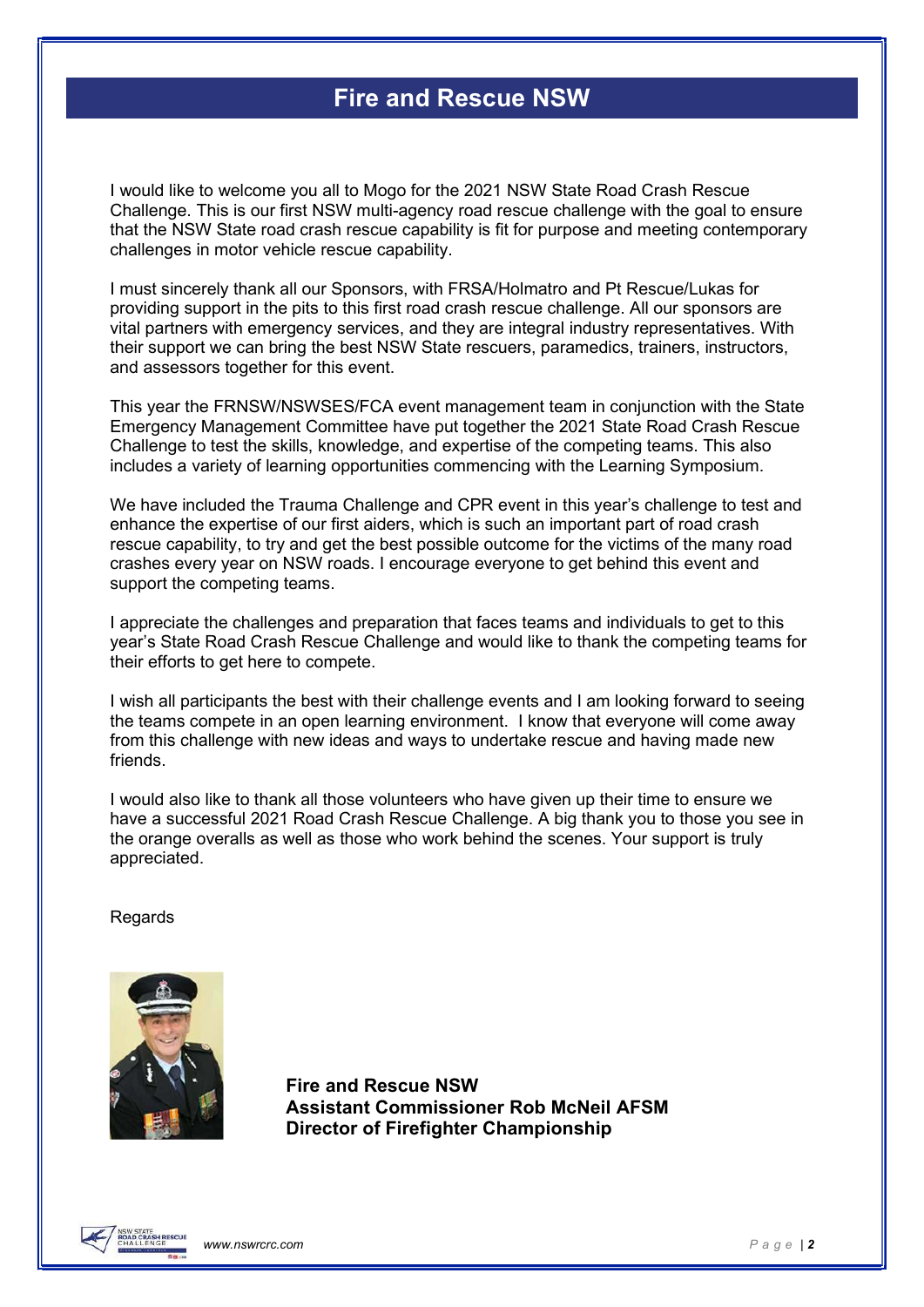## NSW State Emergency Service

The NSW State Emergency Service would like to welcome you to the inaugural State Road Crash Rescue Challenge in Mogo. This event brings together the two largest providers of Road Crash Rescue services across NSW to learning and share ideas in a multi-agency environment.

I would like to thank all the NSW SES members that have assisted with the development and conduct of this event. In addition, I would like to thank our emergency service partners for support this event including the NSW Police Force, NSW Ambulance and NSW Rural Fire Service. Their support is invaluable to ensure that this event is a success, and it further builds the relationship between agencies.

This event has been put together by a multi-agency planning team involving the NSW SES, FRNSW and Firefighter Championships Association with funding support from the State Emergency Management Committee. This event will test the skills and knowledge of the participants in Road Crash Rescue, First Aid, Casualty Management and Team Leadership.

The Learning Symposium will provide a range of learning opportunities for participants through sessions on mental health, infection control, scene preservation, health and fitness, electrical safety, and Public Access Defibrillator Program awareness.

To enhance and develop the participant's skills in trauma management and CPR at a first aid level, a Trauma Challenge and CPR Challenge events have been included. The participant's performance will be evaluated by NSW Ambulance paramedics, with these officers providing feedback and guidance to participants on the management of these scenarios.

I wish on behalf of the NSW SES, all participants good luck for their participation in this year's challenge and I am looking forward to seeing the teams complete all the scenarios

**Regards** 



NSW State Emergency Service Deputy Commissioner Daniel Austin



www.nswrcrc.com  $P \text{ a } g \text{ e } | \textbf{3}$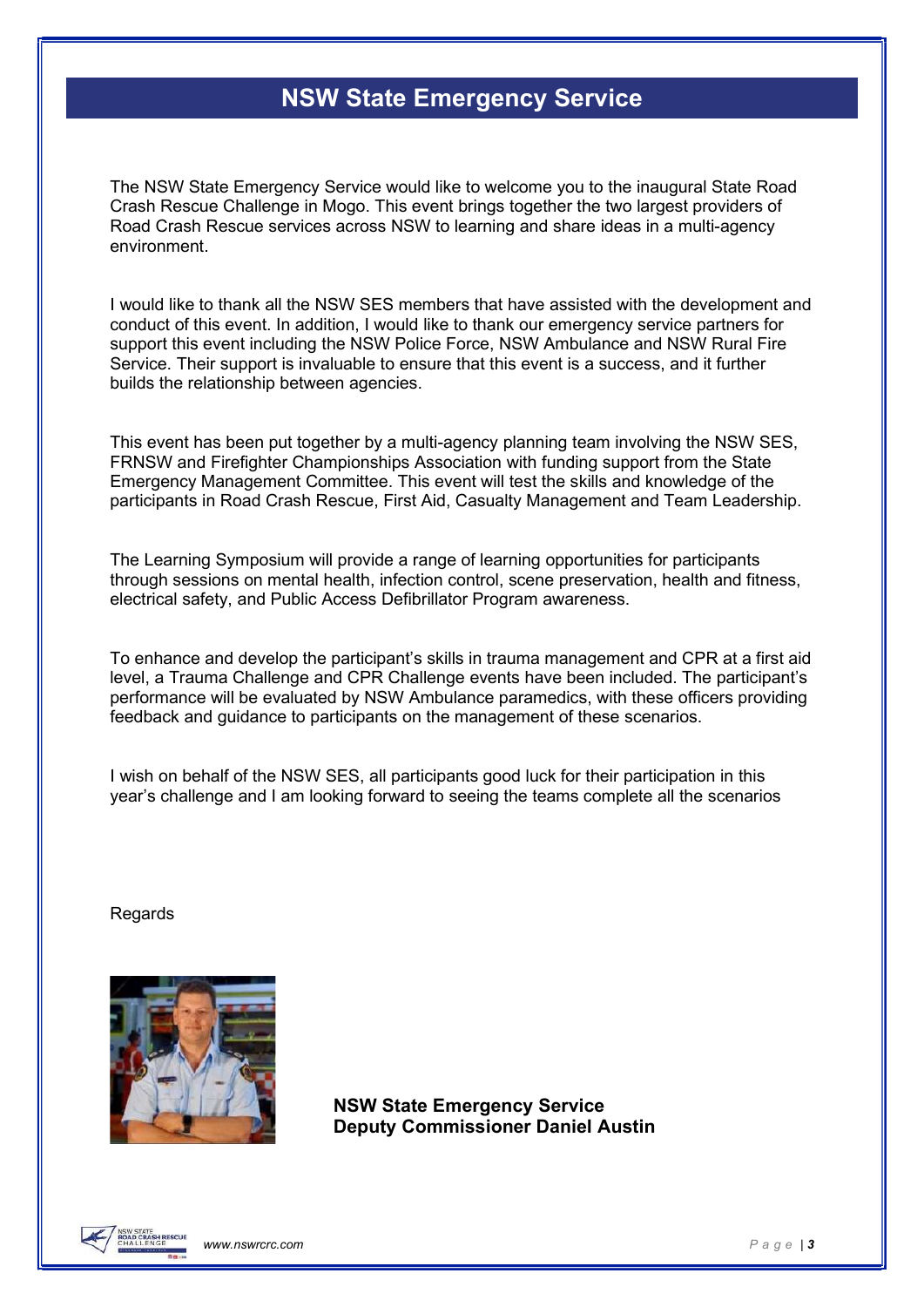## Firefighter Championships Association

The Firefighter Championships Association (FCA) would like to welcome participants, their families, sponsors, and supporters to this inaugural NSW State Road Crash Rescue Challenge.

This Championship is the culmination of many months planning and cooperation by sister agencies to present a forum where road crash trauma skills can be honed and learning opportunities are available in symposiums in a safe and friendly environment. It is envisaged that Mogo will be the first of an annual event for NSW emergency agencies across the State.

Welcome to all representatives from our valued sponsors and supporters in attendance here at Mogo. I hope you enjoy the 2021 State Road Rescue Challenge as our guests. We are grateful for your contribution in support of the Road Rescue Challenge and helping to grow the interest of teams attending these events into the future.

The Road Rescue Challenge is a great way for emergency services personnel to develop skills and teamwork. It also a great way to meet fellow firefighters and emergency service personnel from other agencies and share knowledge and skills. The FCA is proud to be a partner in this important initiative.

Come along, have a go, meet fellow emergency responders, and have a great time!

Information on this event and FCA Championships is on our website: firefighterchampionships.com.

These events cannot be conducted without the support and volunteering of many people at all levels. Thank you all.

Greg Fredericks AFSM President FCA



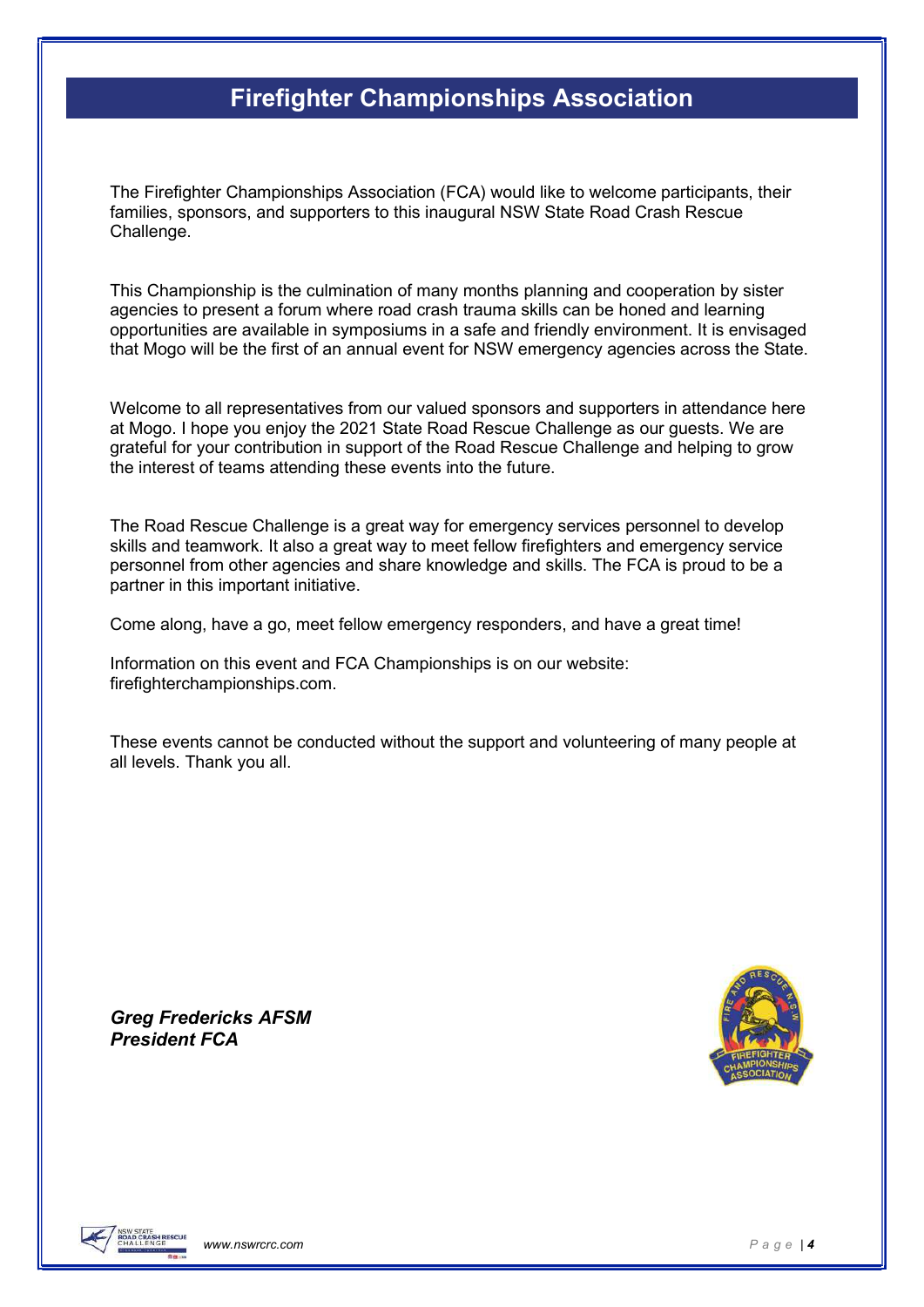## The NSW State Road Crash Rescue Challenge aims to create an environment in which representatives from all agencies involved in responding to road rescues in NSW can come together to learn, exchange ideas and participate in skills challenges in the spirit of camaraderie; delivering a stronger, more effective, and more skilled road crash rescue response for the communities of NSW.







NSW HELL SES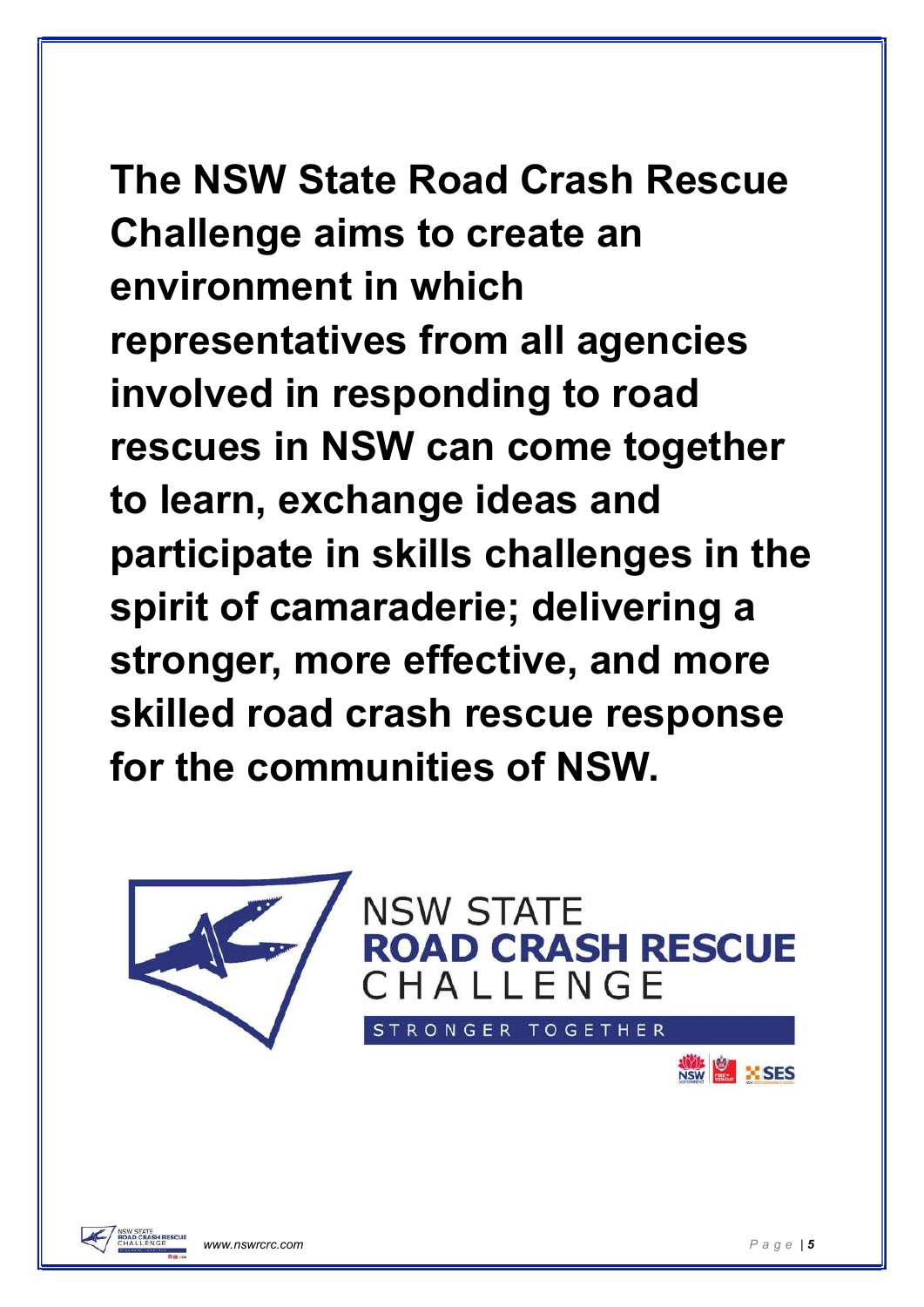## Venues



NSW Rural Fire Service Eurobodalla Hot Fire Training Facility

Bimbimbie Rd, Bimbimbie NSW 2536

Corrigans Beach Reserve

Beach Rd, Batehaven NSW 2536

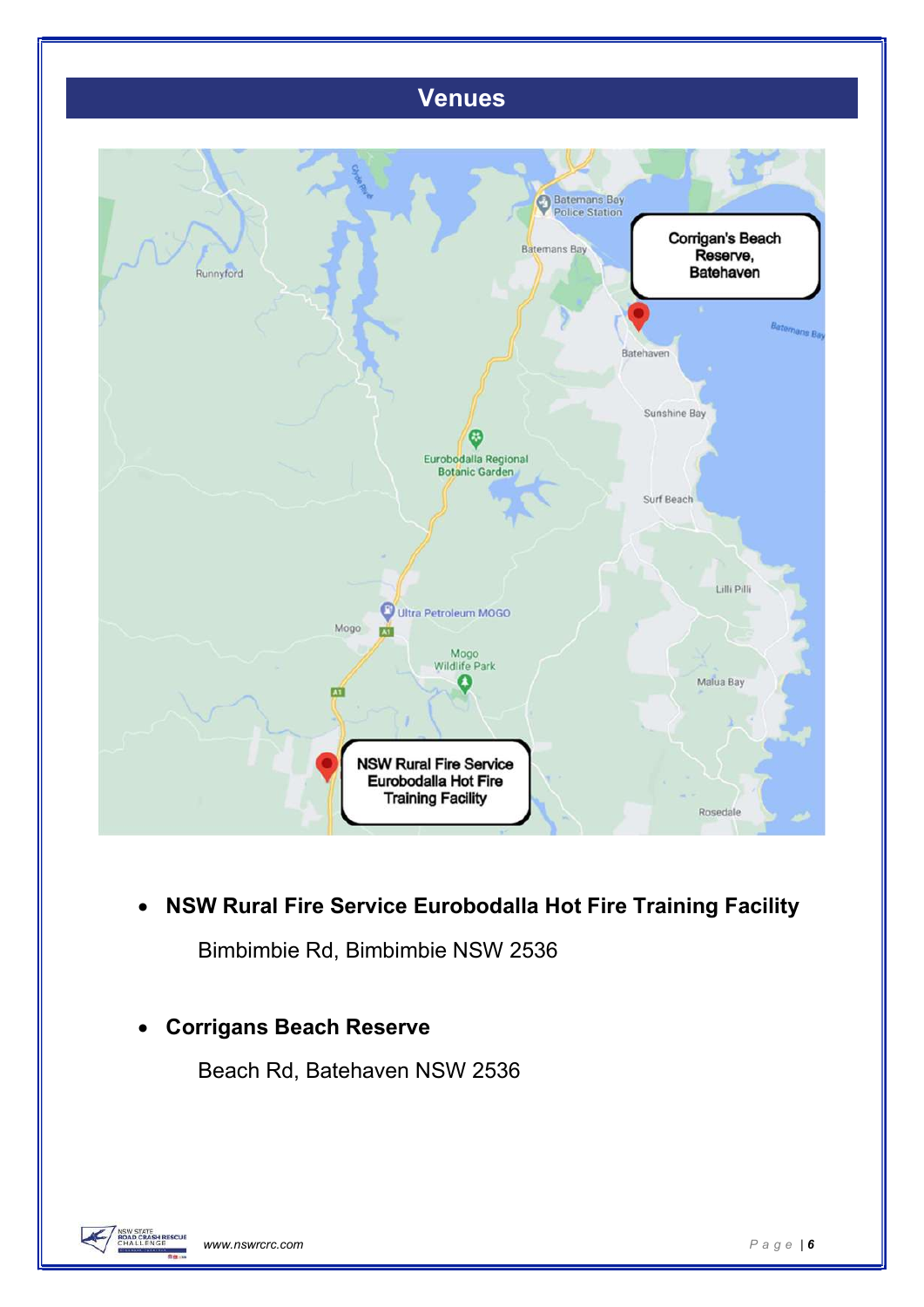## General Information

#### Lanyards and Name Tags

Name Tags must be worn at all times during the Challenge and at ticketed social functions.

#### **Catering**

Salvation Army Catering will be serving Breakfast from 6:30am to 10:00am and Lunch from 11:30am to 2:30pm on Friday 21 May to Sunday 23 May. Meal vouchers will be required, these will be issued at check in each day. Snacks, water and tea and coffee will be available at all times.

Coffee 2 U will be serving hot beverages and snacks from 630am each day on a user pays basis.

#### Casual Function

Dinner will be provided, and a user pays bar will be in operation.

A shuttle bus will be operational if required.

If you do require transport, please speak to the registration desk by Saturday afternoon and if viable a shuttle will be organised.

#### Event Schedule

Please ensure your team is at the event pit 5 minutes prior to your event.

If you cannot make the scheduled event time, please inform the operations room as soon as possible .



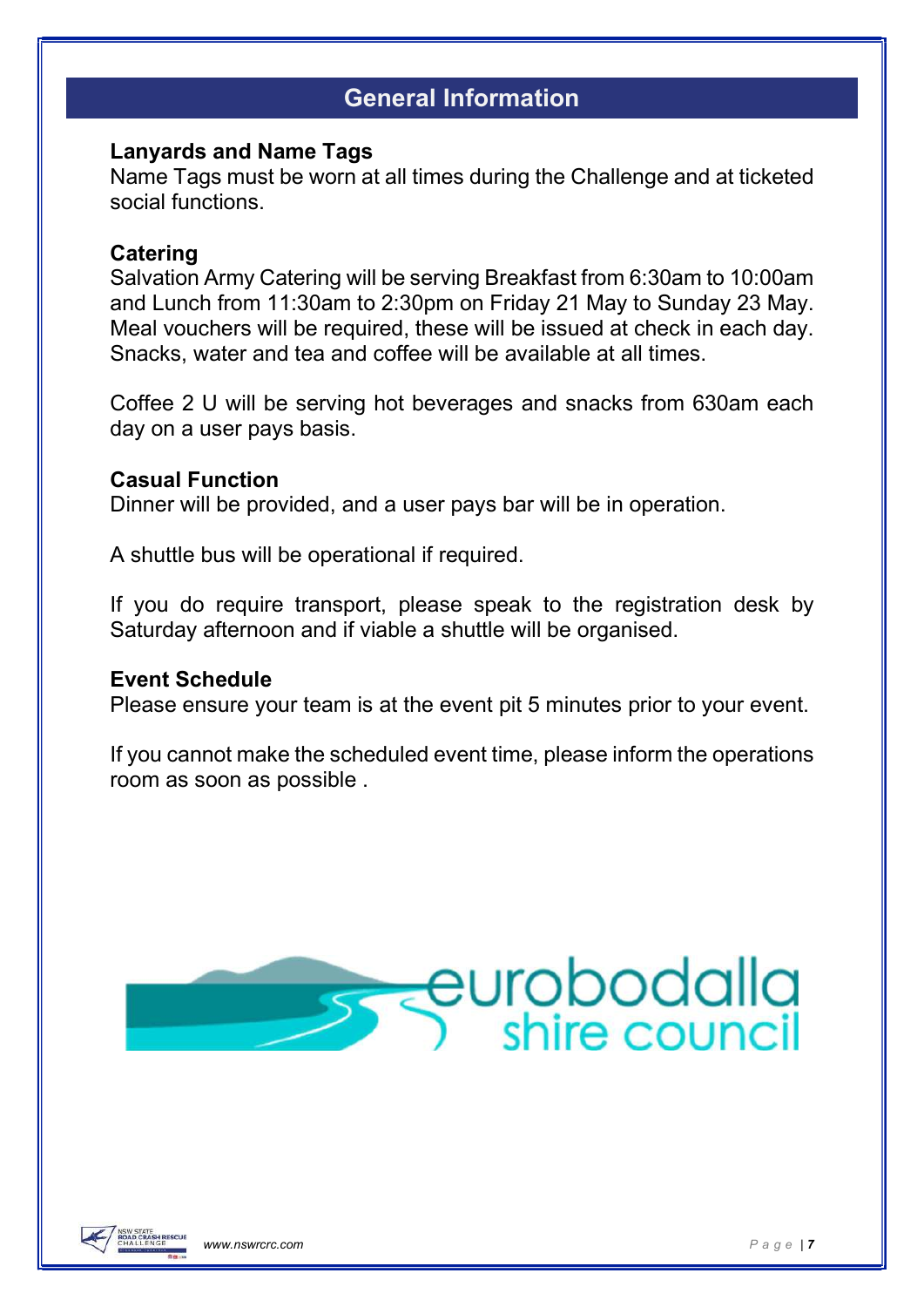## NSW Road Crash Rescue Challenge 2021 Program

#### Friday 21 May 2021

| <b>Event</b> | <b>Learning Symposium</b>                    |  |  |
|--------------|----------------------------------------------|--|--|
| Time         | 0800-1700                                    |  |  |
| <b>Venue</b> | RFS Eurobadalla HFT, Mogo                    |  |  |
| <b>Dress</b> | Agency Uniform + PPE for practical scenarios |  |  |

#### Saturday 22 May 2021

| <b>Event</b> | <b>Official Opening</b>                             |  |  |  |  |
|--------------|-----------------------------------------------------|--|--|--|--|
| <b>Time</b>  | 0830-0915                                           |  |  |  |  |
| <b>Venue</b> | RFS Eurobadalla HFT, Mogo                           |  |  |  |  |
| <b>Dress</b> | <b>Agency Uniform</b>                               |  |  |  |  |
| <b>Event</b> | NSW Road Crash Rescue Challenge - Day 1             |  |  |  |  |
| <b>Time</b>  | 0930-1700                                           |  |  |  |  |
| <b>Venue</b> | RFS Eurobadalla HFT, Mogo                           |  |  |  |  |
| <b>Dress</b> | Agency Uniform & PPE                                |  |  |  |  |
| <b>Event</b> | Road Crash Rescue Challenge Casual Evening Function |  |  |  |  |
| <b>Time</b>  | 1800-2200                                           |  |  |  |  |
| <b>Venue</b> | <b>Corrigans Beach Reserve</b>                      |  |  |  |  |
| <b>Dress</b> | Casual                                              |  |  |  |  |

#### Sunday 23 May 2021

| <b>Event</b> | NSW Road Crash Rescue Challenge - Day 2 |  |  |
|--------------|-----------------------------------------|--|--|
| <b>Time</b>  | 0800-1700                               |  |  |
| <b>Venue</b> | RFS Eurobadalla HFT, Bimbimbie          |  |  |
| <b>Dress</b> | Agency Uniform & PPE                    |  |  |

#### Tuesday 25 May 2021

| <b>Event</b> | <b>NSW RCRC - Virtual Presentation Announcement</b> |  |  |  |
|--------------|-----------------------------------------------------|--|--|--|
| ∣ Time       | 1900                                                |  |  |  |
| Venue        | Online                                              |  |  |  |
| <b>Dress</b> | N/A                                                 |  |  |  |

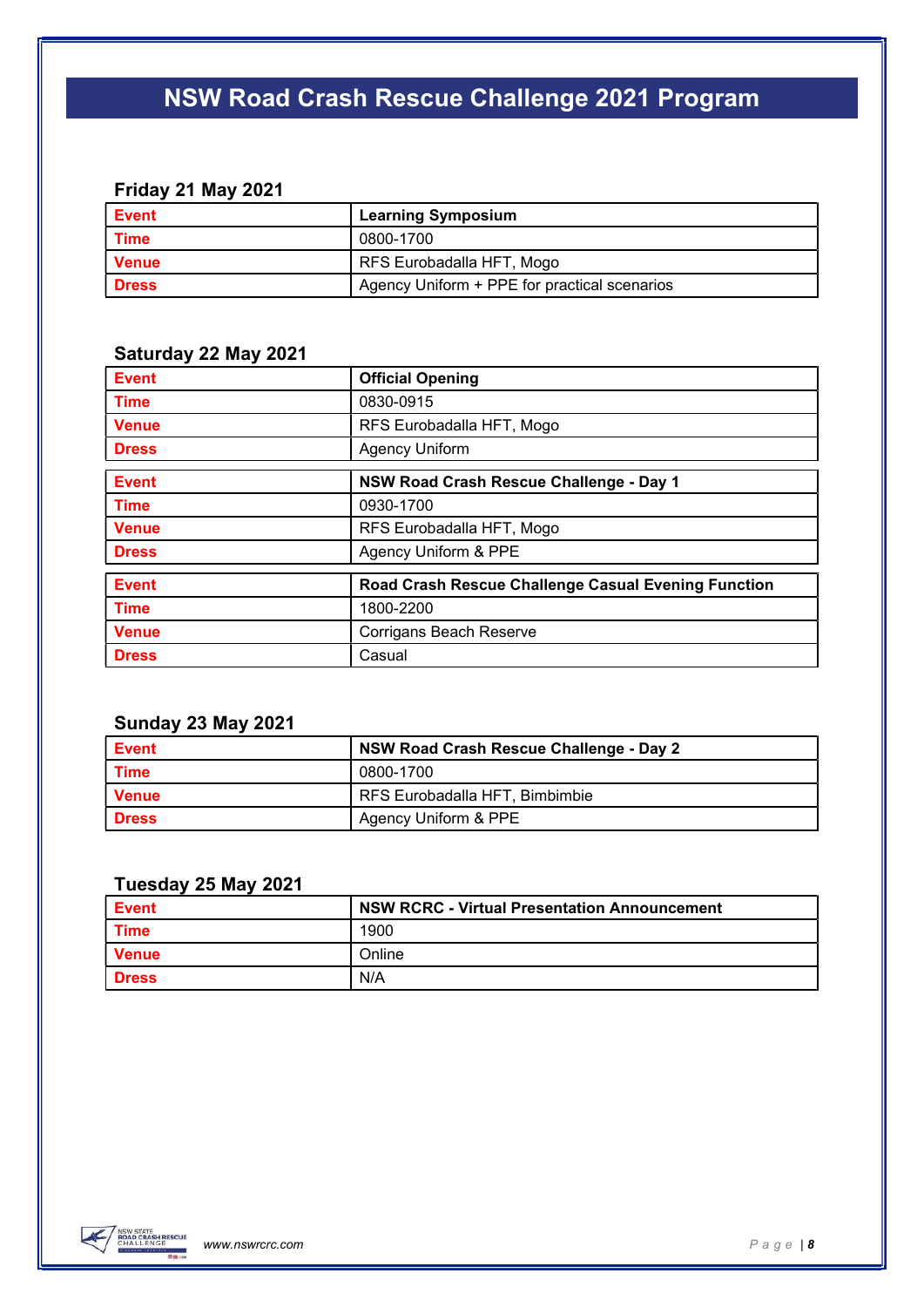## Competing Teams

| <b>Team</b>                   | <b>Agency</b>                          |
|-------------------------------|----------------------------------------|
| Eden                          | <b>NSW State Emergency Service</b>     |
| Hawkesbury                    | <b>NSW State Emergency Service</b>     |
| <b>Port Stephens</b>          | <b>NSW State Emergency Service</b>     |
| Wollongong                    | Fire and Rescue NSW                    |
| Forster                       | Fire and Rescue NSW                    |
| Ulladulla                     | Fire and Rescue NSW                    |
| <b>South Coast Harlequins</b> | Fire and Rescue NSW                    |
| Werribee                      | <b>Country Fire Authority Victoria</b> |
| <b>Endeavour Energy</b>       | <b>Endeavour Energy</b>                |





NSW STATE<br>ROAD CRASH RESCUE<br>CHALLENGE WWW.NSWICIC.COM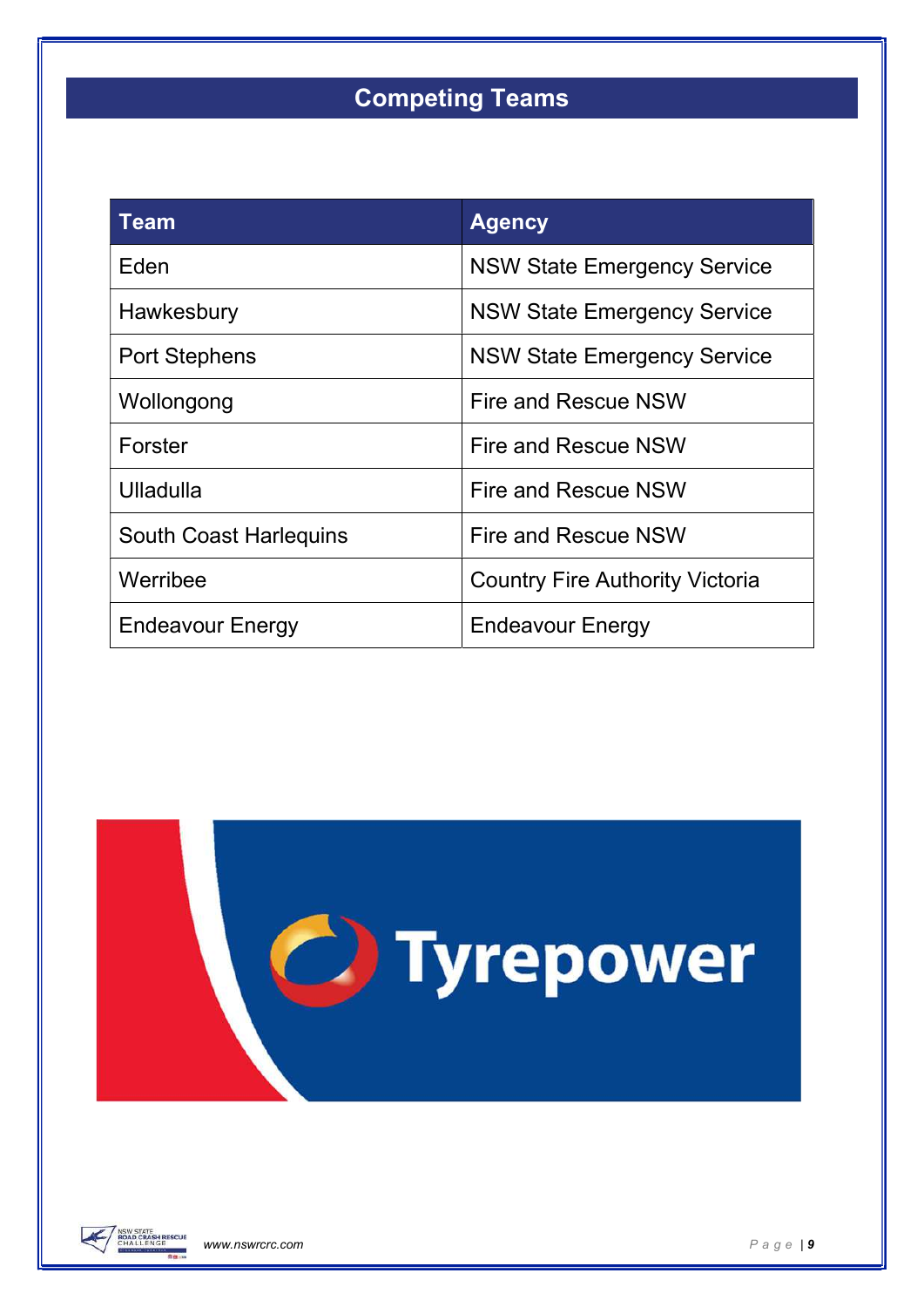All participants will be placed in a group. (team members will be placed in the same group)

## Symposium Schedule:

|                                  |             |                  |                             |              | <b>Group Number</b> |              |  |
|----------------------------------|-------------|------------------|-----------------------------|--------------|---------------------|--------------|--|
|                                  | <b>Time</b> |                  |                             | $\mathbf{1}$ | $\overline{2}$      | 3            |  |
| Welcome                          | 8:15        | $10 \text{ min}$ | Welcome                     |              | <b>ALL</b>          |              |  |
|                                  | 8:30        | 40 min           | Session 1                   | A            | B                   | $\mathsf{C}$ |  |
|                                  | 9:20        | 40 min           | Session 2                   | $\mathsf{C}$ | A                   | B            |  |
| <b>Morning Break</b>             | 10:00       | 20 min           | <b>Morning Break</b>        |              | <b>ALL</b>          |              |  |
|                                  | 10:30       | 40 min           | Session 3                   | B            | $\mathsf{C}$        | A            |  |
|                                  | 11:20       | 40 min           | Session 4                   | D            | E                   | $\mathsf{F}$ |  |
| Lunch                            | 12:00       | 40 min           | Lunch                       |              | <b>ALL</b>          |              |  |
|                                  | 12:50       | 40 min           | Session 5                   | F            | D                   | Е            |  |
|                                  | 13:40       | 40 min           | Session 6                   | E            | F                   | D            |  |
|                                  | 14:30       | 40 min           | Session 7                   | G            | G                   | G            |  |
| <b>Afternoon</b><br><b>Break</b> | 15:50       | $10$ min         | <b>Afternoon Break</b>      |              | <b>ALL</b>          |              |  |
|                                  | 16:00       | 40 min           | <b>Event Overview</b>       |              | <b>ALL</b>          |              |  |
|                                  | 16:40       | 60 min           | <b>General Info Session</b> |              | <b>ALL</b>          |              |  |

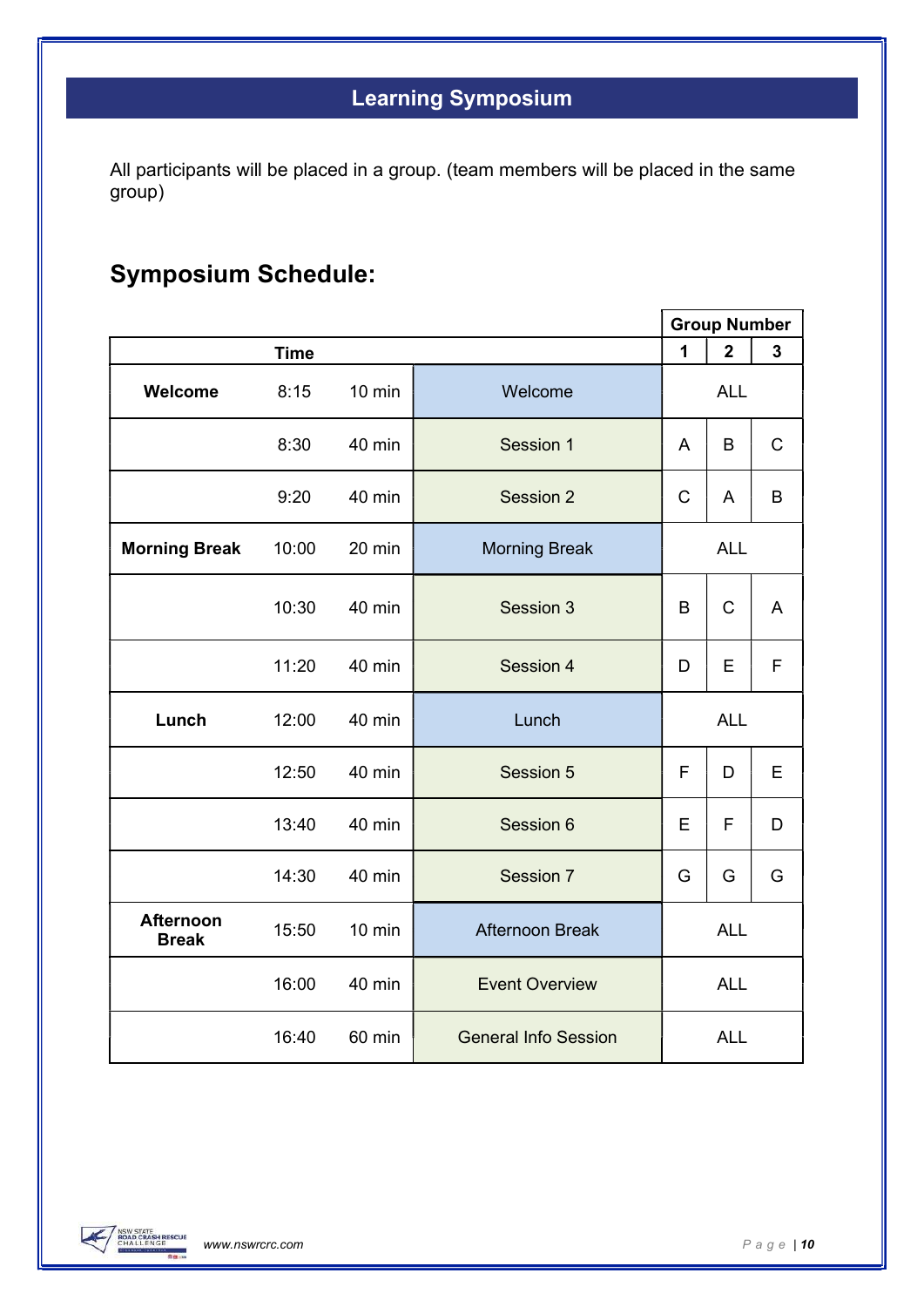## Symposium Topics:

| Workshop     | <b>Topic</b>                            | <b>Facilitator</b>              |
|--------------|-----------------------------------------|---------------------------------|
| A            | <b>COVID-19 and Infectious Diseases</b> | <b>Chrissy Strickland</b>       |
| В            | <b>Support Health and Wellbeing</b>     | Fortem, Sam White               |
| $\mathsf{C}$ | <b>Wires Down</b>                       | <b>Matt Thornton</b>            |
| D            | <b>CPR Masterclass / PAD</b>            | <b>Geoff Kiehne</b>             |
| Е            | <b>Staying Fit for Task</b>             | <b>FRNSW Health and Fitness</b> |
| F            | <b>Accident Site Integrity</b>          | <b>Chris Warren</b>             |
| G            | <b>Vehicle Relocation Winching</b>      | <b>Tim Fox</b>                  |

Symposium Workshops are a mix of practical and theoretical sessions.

Workshops will be held in various spaces on the site; your group will be advised of each location.





www.nswrcrc.com  $P a g e$  | 11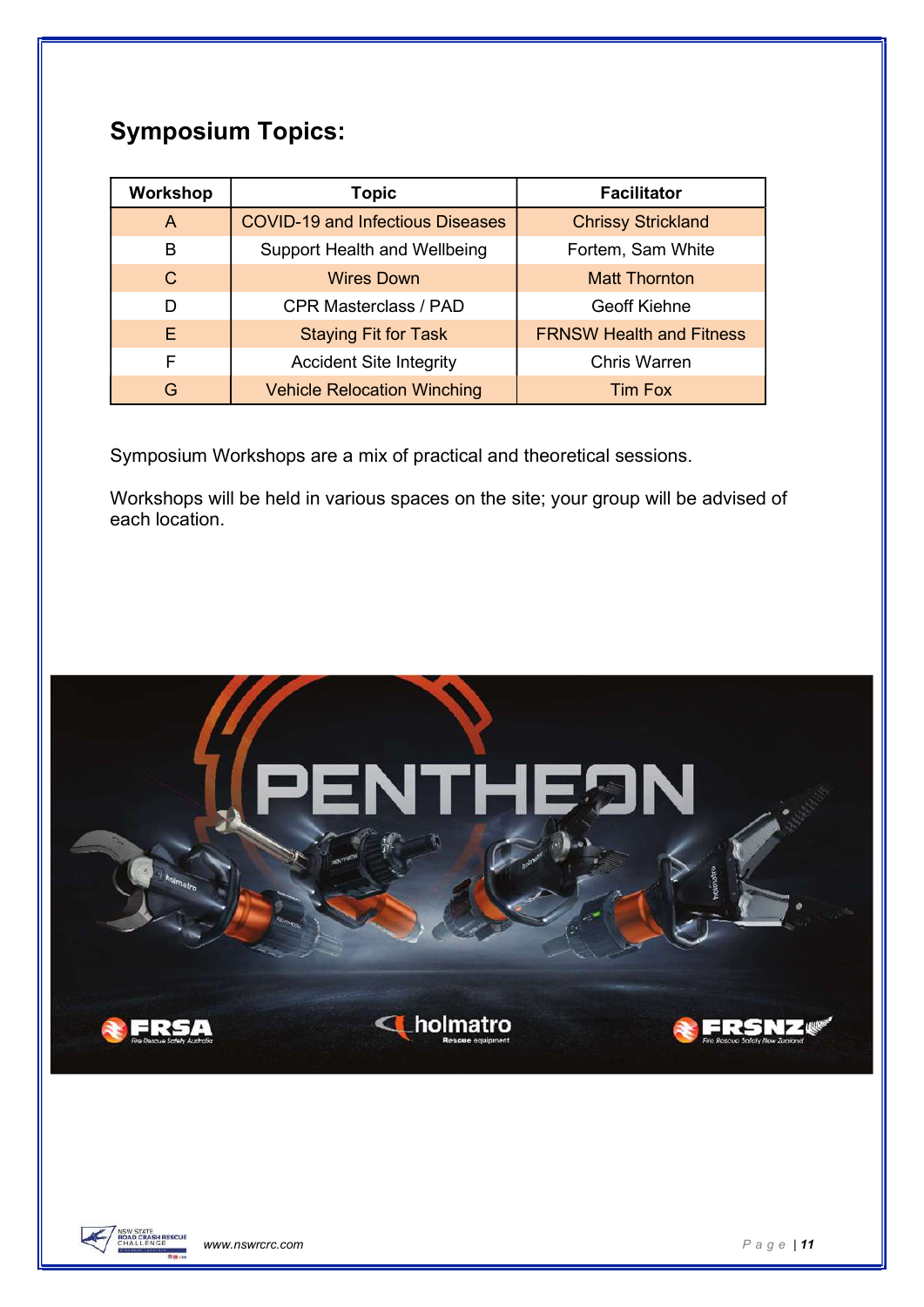"The Tyrepower Group was formed in 1977 by ten independent tyre retailers with the aim of offering consumers the flexibility, savings, and value of an independent dealer network.

Tyrepower has grown to be the largest independent tyre retailer in Australia and New Zealand.

Tyrepower has a strong place in communities all over Australia and New Zealand, so this is a very good match for both parties. Often in partnerships, it is about shared values, and it is for Tyrepower a fantastic opportunity to work with Fire and Rescue New South Wales.

At Tyrepower, we welcome the return of some normality to New South Wales after COVID-19 took out the State Championship last year. We wish the competitors all the best and are looking forward to a weekend of fun, camaraderie, learning and competition.

Our core values and aspirations align closely to those of Fire and Rescue New South Wales as we get everybody who visits our stores safe back onto the road- our dealer network are passionate about our local communities, we also know that community safety is at the forefront of Fire and Rescue New South Wales and their community"

**Henk van Diggele General Manager** 

# **CJ Tyrepower**



www.nswrcrc.com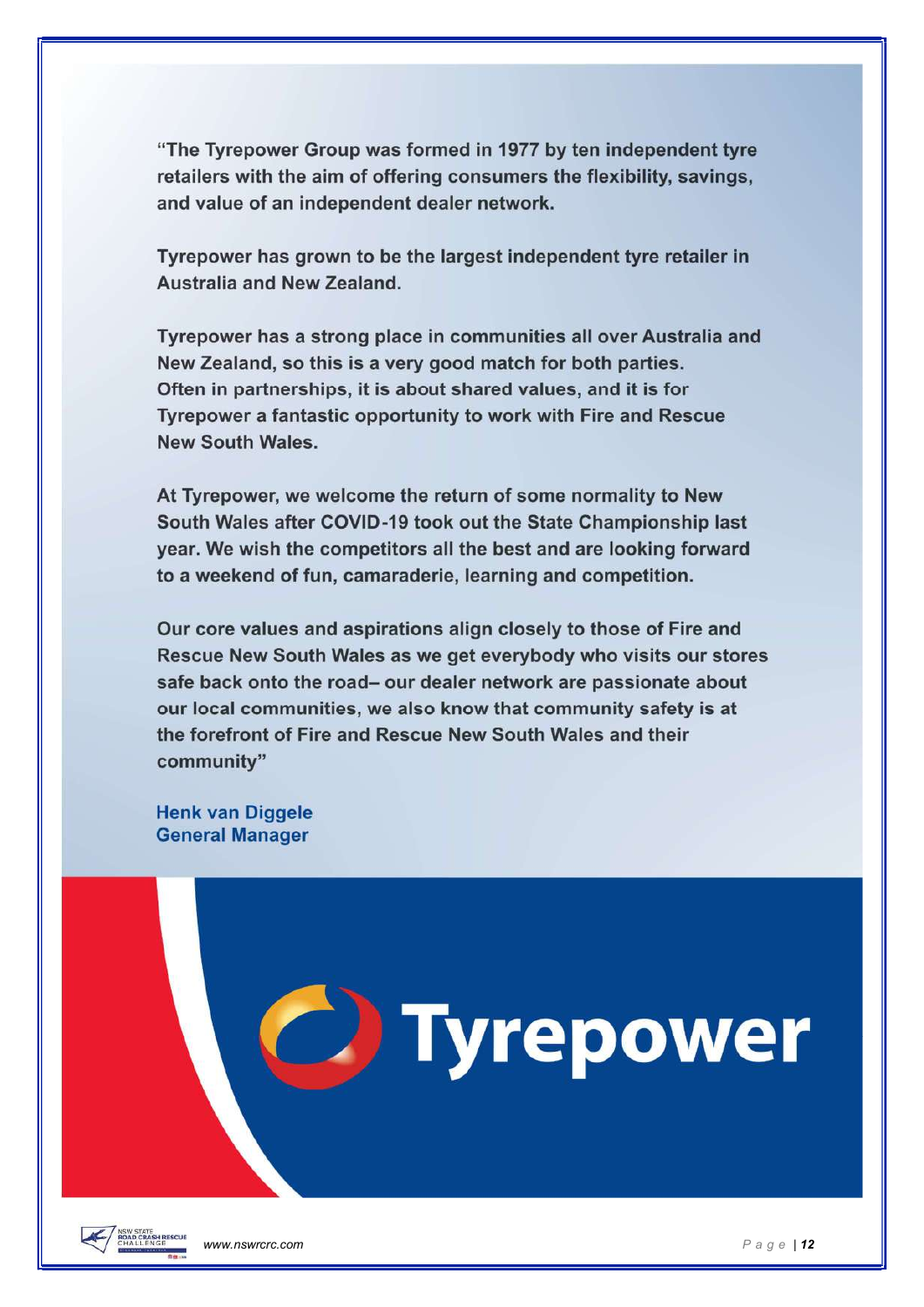## Road Crash Rescue Challenge Schedule

| <b>Controlled Rescue</b>                | Pit            | <b>Equipment</b><br>Inspection<br>(10 min) | <b>Scenario</b><br><b>Staging</b><br>$(20 \text{ min})$ | <b>Compete</b><br><b>Time</b><br>$(30 \text{ min})$ | <b>Debrief</b><br>(10 min) |
|-----------------------------------------|----------------|--------------------------------------------|---------------------------------------------------------|-----------------------------------------------------|----------------------------|
| <b>Saturday 22 May</b>                  |                |                                            |                                                         |                                                     |                            |
| Wollongong, FRNSW                       | 2              | 9:30                                       | 9:40                                                    | 10:00                                               | 10:35                      |
| Eden, NSW SES                           | 1              | 10:00                                      | 10:10                                                   | 10:30                                               | 11:05                      |
| Forster, FRNSW                          | 2              | 10:40                                      | 10:50                                                   | 11:10                                               | 11:45                      |
| Hawkesbury, NSW SES                     | 1              | 11:10                                      | 11:20                                                   | 11:40                                               | 12:15                      |
| <b>Ulladulla, FRNSW</b>                 | 2              | 11:50                                      | 12:00                                                   | 12:20                                               | 12:55                      |
| Port Stephens, NSW<br><b>SES</b>        | 1              | 12:45                                      | 12:55                                                   | 13:15                                               | 13:50                      |
| South Coast Harlequins,<br><b>FRNSW</b> | $\overline{2}$ | 13:25                                      | 13:35                                                   | 13:55                                               | 14:30                      |
| Hawkesbury, NSW SES, b                  | 1              | 13:55                                      | 14:05                                                   | 14:25                                               | 15:00                      |
| Werribee, CFA                           | $\overline{2}$ | 14:35                                      | 14:45                                                   | 15:05                                               | 15:40                      |
| Eden, NSW SES, b                        | 1              | 15:05                                      | 15:15                                                   | 15:35                                               | 16:10                      |





NSW STATE<br>ROAD CRASH RESCUE<br>HARLING COMPANY AND MUNICAL COMPANY OF THE COMPANY OF THE COMPANY OF THE COMPANY OF THE COMPANY OF THE COMPANY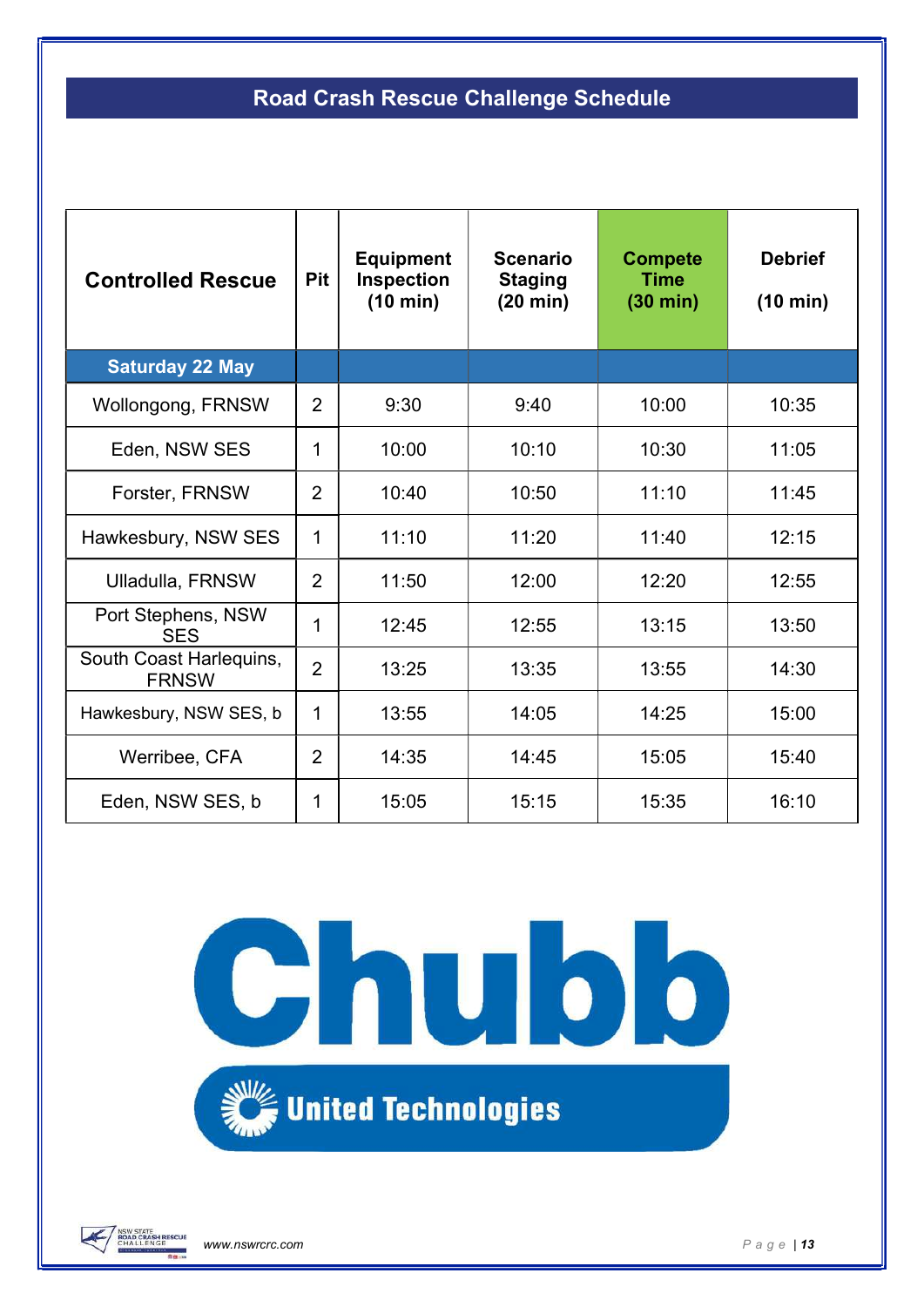| <b>Entrapped Rescue</b>                 | <b>Pit</b>     | <b>Equipment</b><br><b>Inspection</b><br>(10 min) | <b>Scenario</b><br><b>Staging</b><br>$(20 \text{ min})$ | <b>Compete</b><br>Time<br>$(30 \text{ min})$ | <b>Debrief</b><br>(10 min) |
|-----------------------------------------|----------------|---------------------------------------------------|---------------------------------------------------------|----------------------------------------------|----------------------------|
| <b>Sunday 23 May</b>                    |                |                                                   |                                                         |                                              |                            |
| Wollongong, FRNSW                       | $\overline{2}$ | 7:45                                              | 7:55                                                    | 8:15                                         | 8:50                       |
| Eden, NSW SES                           | 1              | 8:15                                              | 8:25                                                    | 8:45                                         | 9:20                       |
| Forster, FRNSW                          | $\overline{2}$ | 8:55                                              | 9:05                                                    | 9:25                                         | 10:00                      |
| Port Stephens, NSW<br><b>SES</b>        | 1              | 9:25                                              | 9:35                                                    | 9:55                                         | 10:30                      |
| South Coast Harlequins,<br><b>FRNSW</b> | $\overline{2}$ | 10:05                                             | 10:15                                                   | 10:35                                        | 11:10                      |
| Hawkesbury, NSW SES                     | 1              | 10:35                                             | 10:45                                                   | 11:05                                        | 11:40                      |
| Werribee, CFA                           | $\overline{2}$ | 11:15                                             | 11:25                                                   | 11:45                                        | 12:20                      |
| Port Stephens, NSW<br>SES, a            | 1              | 11:45                                             | 11:55                                                   | 12:15                                        | 12:50                      |
| <b>Ulladulla, FRNSW</b>                 | $\overline{2}$ | 12:25                                             | 12:35                                                   | 12:55                                        | 13:30                      |



THE FORCE BEHIND THE FIGHT THE GLOBAL LEADER IN FIRE SUPPRESSION SINCE 1886



ww.state<br>ROAD CRASH RESCUE<br>CRAND CRASH RESCUE WWW.NSWICTC.COM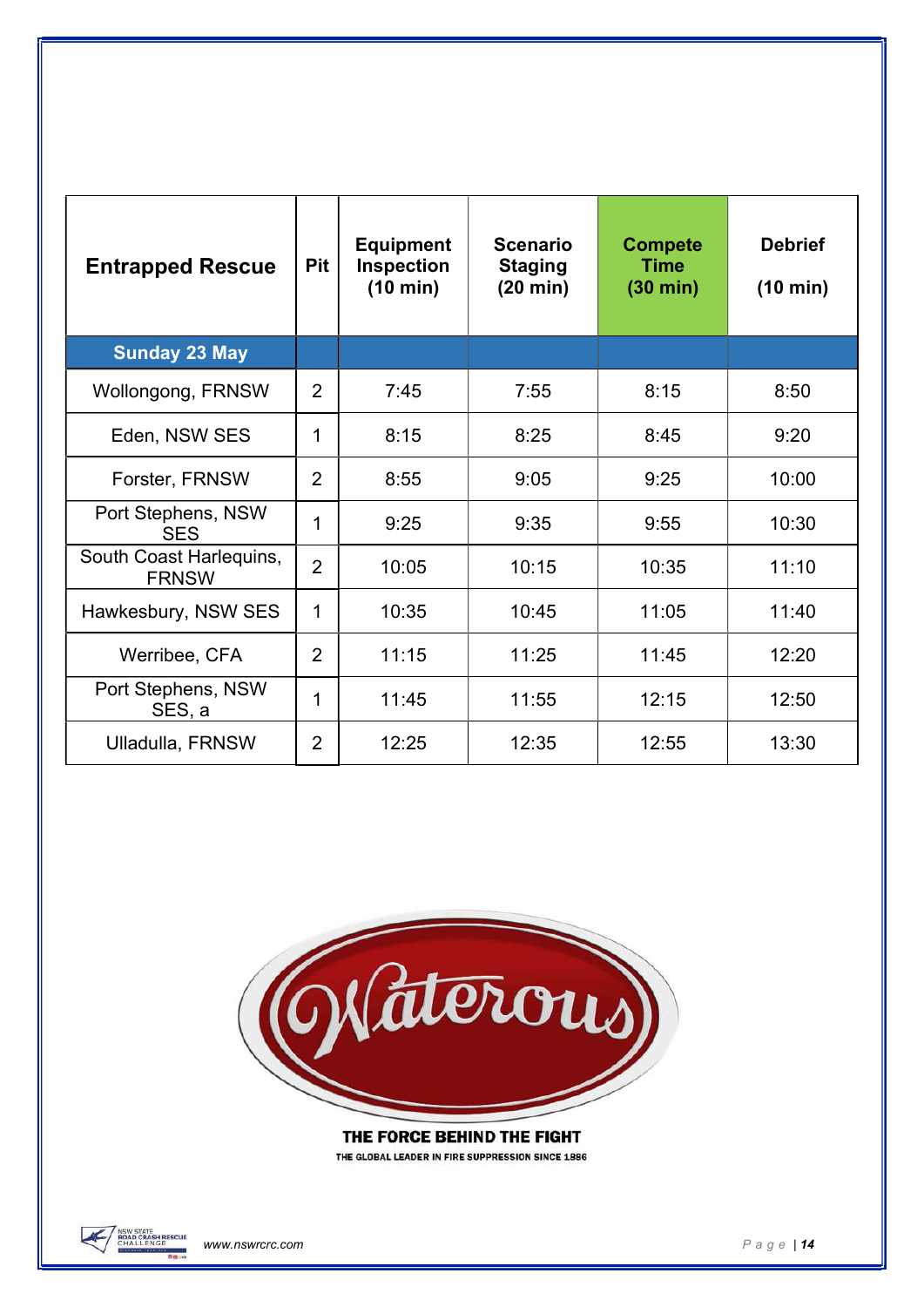| <b>Trauma Challenge</b>          | <b>Equipment</b><br>Inspection<br>(5 min) | <b>Scenario</b><br><b>Staging</b><br>(10 min) | <b>Compete</b><br><b>Time</b><br>(15 min) | <b>Debrief</b><br>$(5 \text{ min})$ |
|----------------------------------|-------------------------------------------|-----------------------------------------------|-------------------------------------------|-------------------------------------|
| <b>Saturday 22 May</b>           |                                           |                                               |                                           |                                     |
| Forster, FRNSW, a                | 9:30                                      | 9:35                                          | 9:45                                      | 10:00                               |
| Port Stephens, NSW SES, a        | 10:15                                     | 10:20                                         | 10:30                                     | 10:45                               |
| Wollongong, FRNSW, a             | 11:00                                     | 11:05                                         | 11:15                                     | 11:30                               |
| Eden, NSW SES, a                 | 11:45                                     | 11:50                                         | 12:00                                     | 12:15                               |
| Endeavour Energy, a              | 12:30                                     | 12:35                                         | 12:45                                     | 13:00                               |
| Ulladulla, FRNSW, a              | 13:15                                     | 13:20                                         | 13:30                                     | 13:45                               |
| Endeavour Energy, b              | 14:00                                     | 14:05                                         | 14:15                                     | 14:30                               |
| South Coast Harlequins, FRNSW, a | 14:45                                     | 14:50                                         | 15:00                                     | 15:15                               |
| Hawkesbury, NSW SES, a           | 15:30                                     | 15:35                                         | 15:45                                     | 16:00                               |
| <b>Sunday 23 May</b>             |                                           |                                               |                                           |                                     |
| Hawkesbury, NSW SES, b           | 8:20                                      | 8:25                                          | 8:35                                      | 8:50                                |
| Werribee, CFA, a                 | 8:55                                      | 9:00                                          | 9:10                                      | 9:25                                |
| Ulladulla, FRNSW, b              | 9:30                                      | 9:35                                          | 9:45                                      | 10:00                               |
| Werribee, CFA, b                 | 10:05                                     | 10:10                                         | 10:20                                     | 10:35                               |
| Port Stephens, NSW SES, b        | 10:40                                     | 10:45                                         | 10:55                                     | 11:10                               |
| Wollongong, FRNSW, b             | 11:15                                     | 11:20                                         | 11:30                                     | 11:45                               |
| South Coast Harlequins, FRNSW, b | 11:50                                     | 11:55                                         | 12:05                                     | 12:20                               |
| Forster, FRNSW, b                | 12:25                                     | 12:30                                         | 12:40                                     | 12:55                               |
| Eden, NSW SES, b                 | 13:00                                     | 13:05                                         | 13:15                                     | 13:30                               |

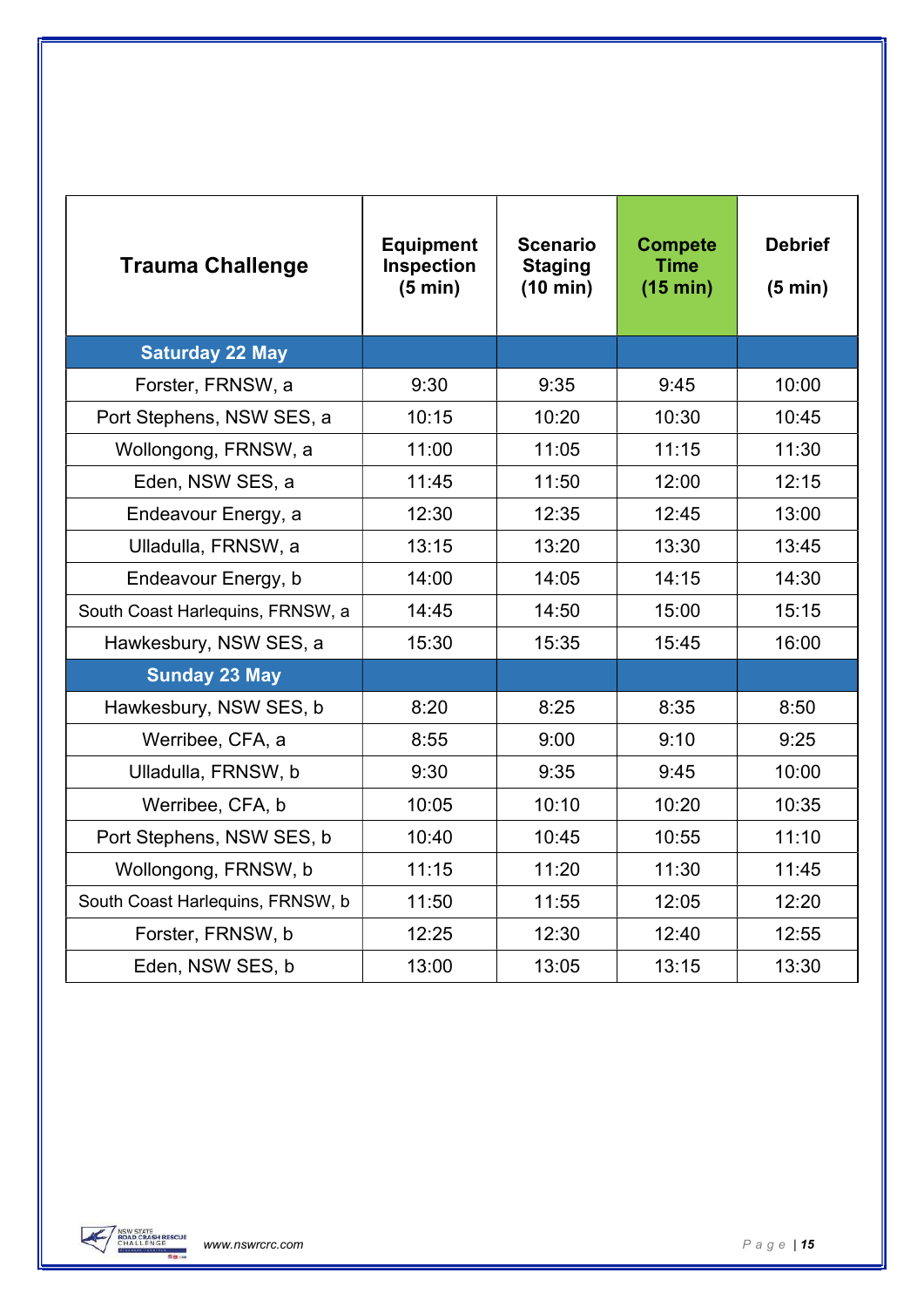| <b>Firefighter Down</b>                 | <b>Start</b> | <b>Finish</b> |
|-----------------------------------------|--------------|---------------|
| <b>Saturday 22 May</b>                  |              |               |
| Werribee, CFA                           | 9:30         | 9:50          |
| <b>Ulladulla, FRNSW</b>                 | 10:30        | 10:50         |
| South Coast Harlequins,<br><b>FRNSW</b> | 11:30        | 11:50         |
| Forster, FRNSW                          | 12:30        | 12:50         |
| Wollongong, FRNSW                       | 14:30        | 14:50         |





NSW STATE<br>ROAD CRASH RESCUE<br>CHALLENGE WWW.NSWICIC.COM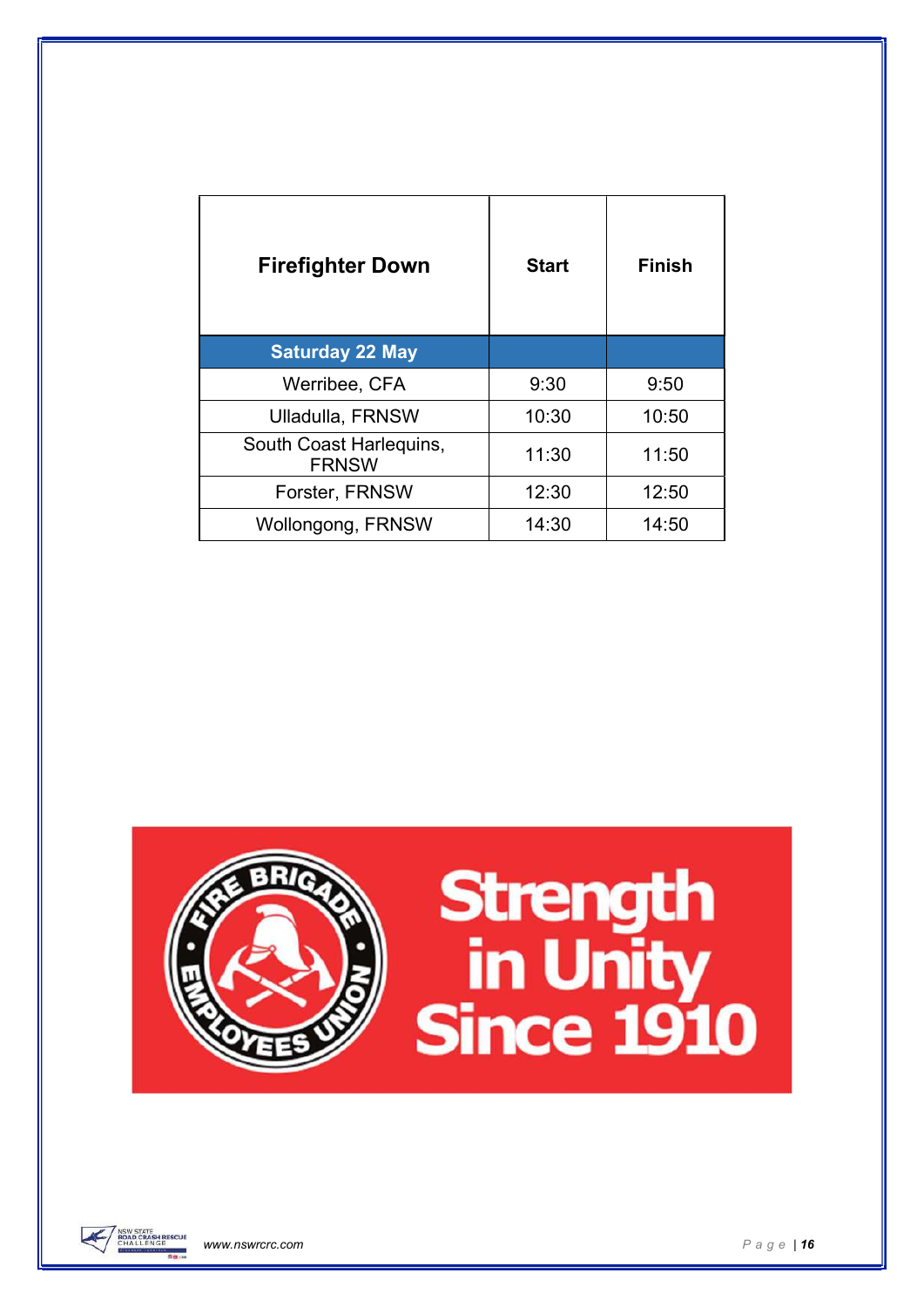| <b>CPR Challenge</b>                    | <b>Start</b> | <b>Finish</b> |
|-----------------------------------------|--------------|---------------|
| <b>Saturday 22 May</b>                  |              |               |
| Port Stephens, NSW SES                  | 9:30         | 9:45          |
| Endeavour Energy                        | 9:55         | 10:10         |
| South Coast Harlequins,<br><b>FRNSW</b> | 10:45        | 11:00         |
| <b>Endeavour Energy</b>                 | 11:35        | 11:50         |
| <b>Wollongong, FRNSW</b>                | 12:00        | 12:15         |
| Werribee, CFA                           | 12:25        | 12:40         |
| Hawkesbury, NSW SES                     | 12:50        | 13:05         |
| Forster, FRNSW                          | 13:15        | 13:30         |
| <b>Ulladulla, FRNSW</b>                 | 14:05        | 14:20         |
| Eden, NSW SES                           | 14:30        | 14:45         |





ww.state<br>ROAD CRASH RESCUE<br>CRAND CRASH RESCUE WWW.NSWICTC.COM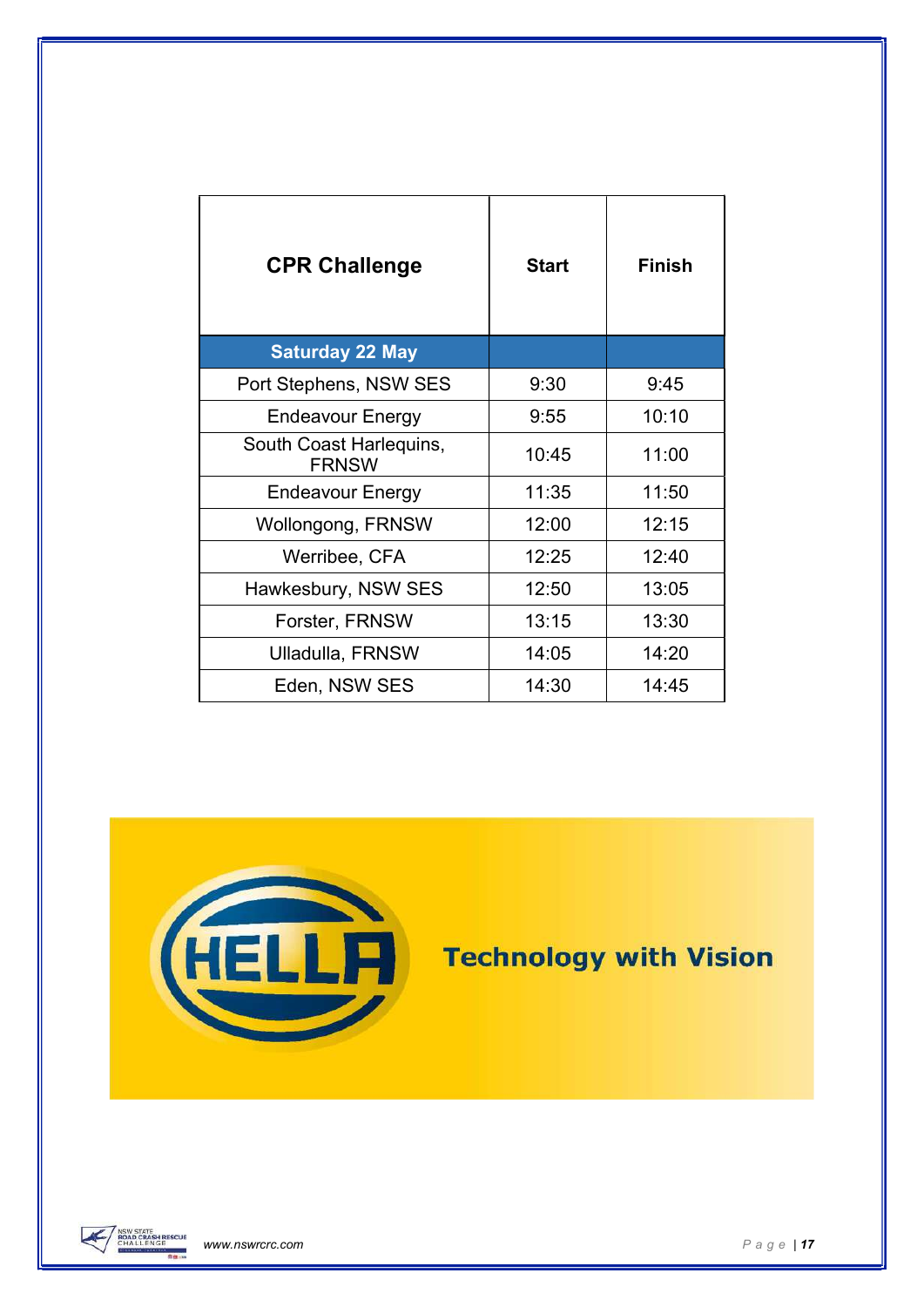| Workshop                      | <b>Start</b> | <b>Finish</b> |
|-------------------------------|--------------|---------------|
| <b>Saturday 22 May</b>        |              |               |
| South Coast Harlequins, FRNSW | 9:30         | 10:30         |
| Hawkesbury, NSW SES           | 9:30         | 10:30         |
| Port Stephens, NSW SES        | 11:00        | 12:00         |
| Wollongong, FRNSW             | 13:00        | 14:00         |
| Werribee, CFA                 | 13:00        | 14:00         |
| Eden, NSW SES                 | 13:00        | 14:00         |
| Forster, FRNSW                | 14:30        | 15:30         |
| <b>Ulladulla, FRNSW</b>       | 14:30        | 15:30         |
| <b>Sunday 23 May</b>          |              |               |
| South Coast Harlequins, FRNSW | 8:00         | 9:00          |
| Port Stephens, NSW SES        | 8:00         | 9:00          |
| Wollongong, FRNSW             | 9:30         | 10:30         |
| Eden, NSW SES                 | 11:00        | 12:00         |
| Forster, FRNSW                | 11:00        | 12:00         |
| <b>Ulladulla, FRNSW</b>       | 11:00        | 12:00         |
| Hawkesbury, NSW SES           | 12:30        | 13:30         |
| Werribee, CFA                 | 12:30        | 13:30         |

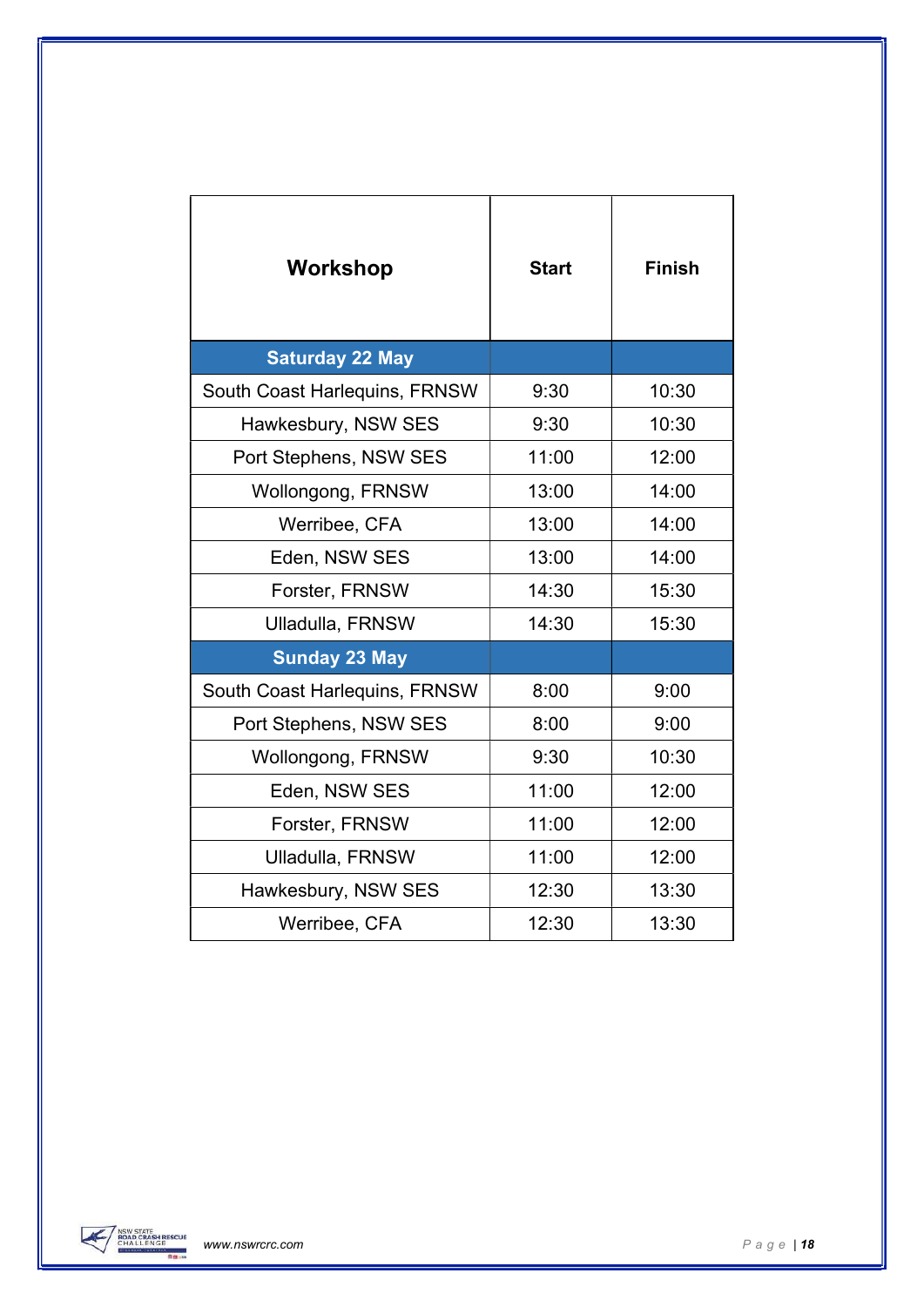



www.nswrcrc.com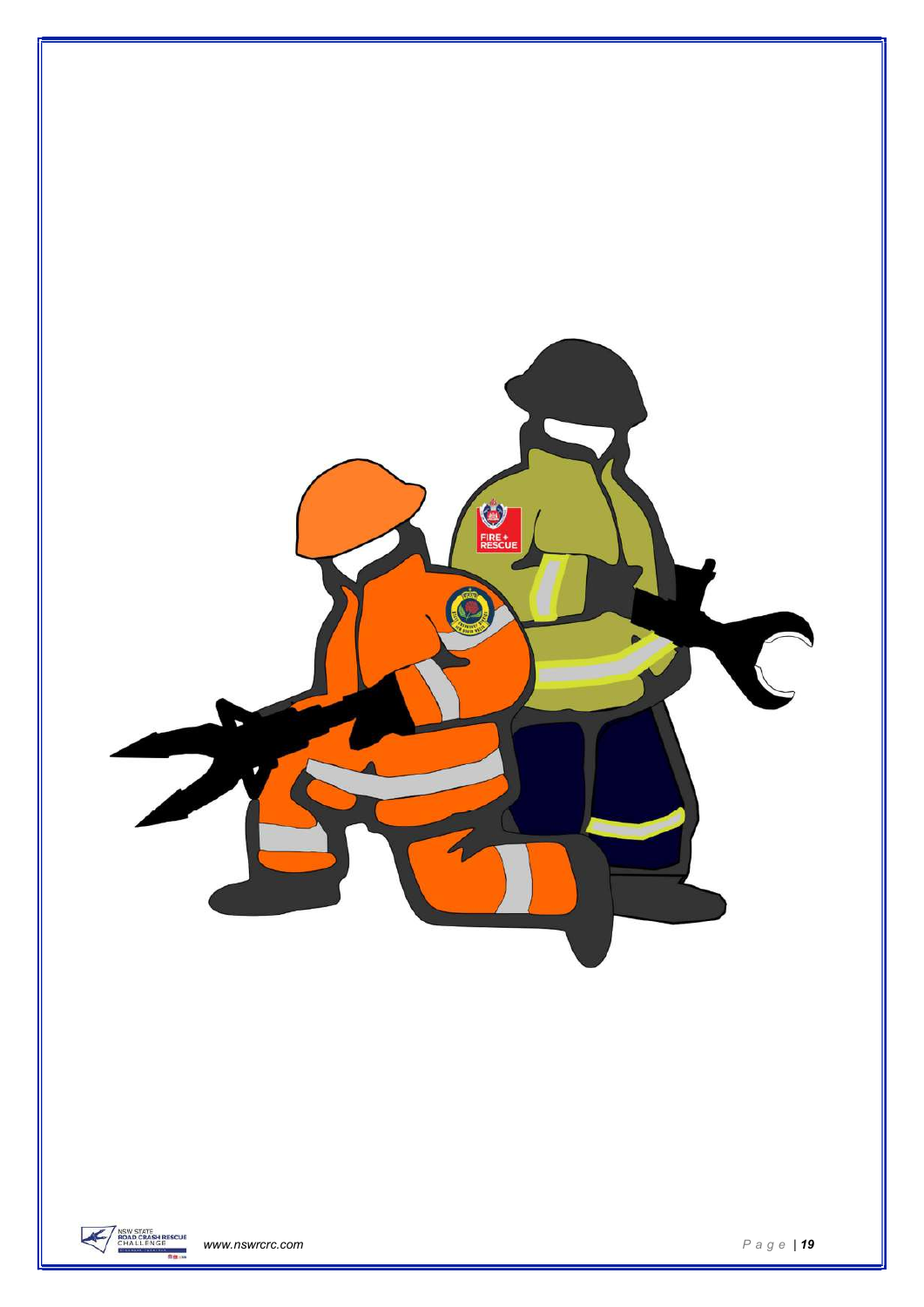



www.nswrcrc.com  $P a g e$  | 20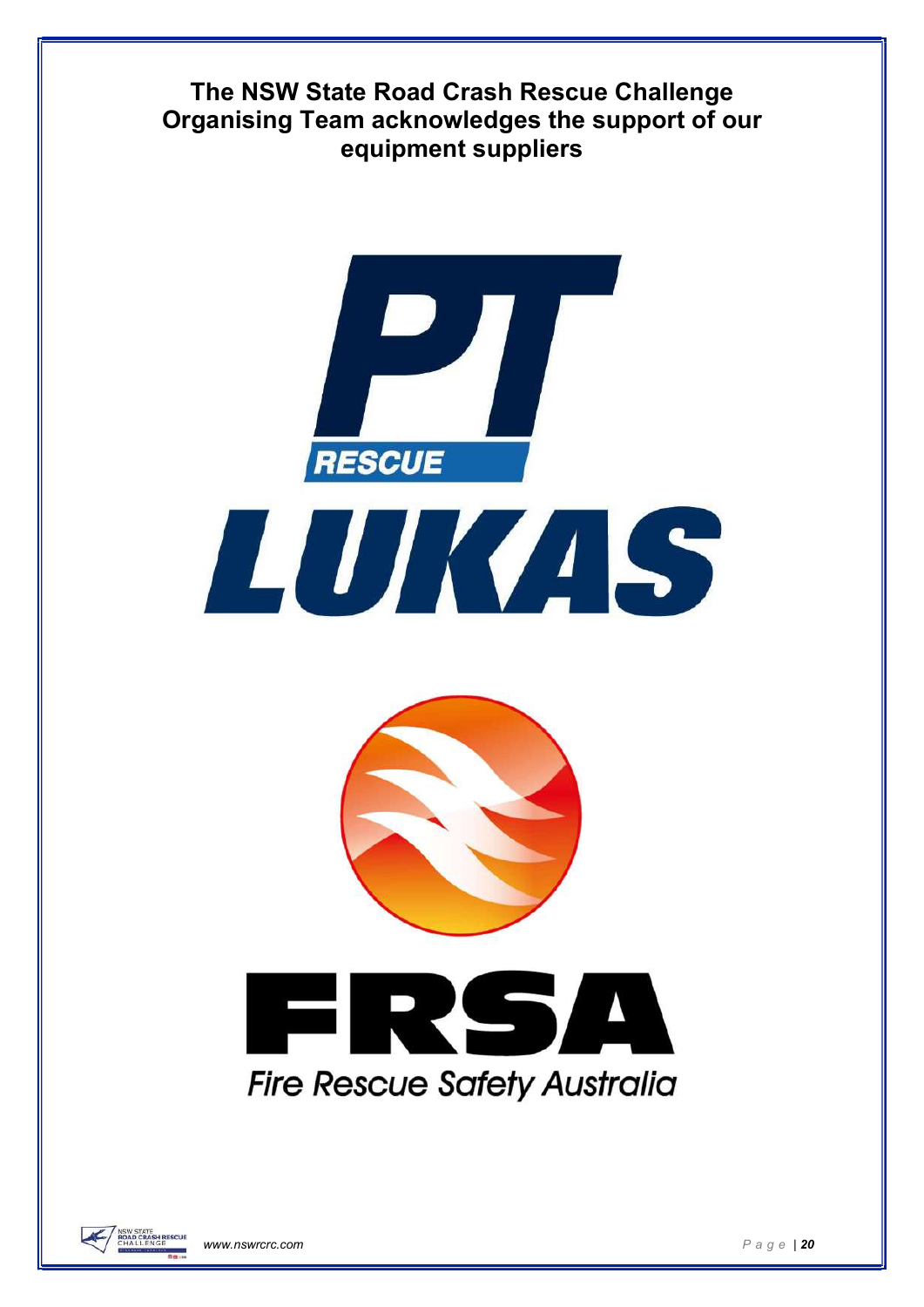

## Port Macquarie Brigade invites you to the 2021 State Championship

- Where: Westport Park, Port Macquarie
- When: Thursday 21 to Saturday 23 October 2021
- Why: Fig. 3. State Championships are only held once every 2 years
	- Meet fellow Firefighters from across the state
	- Have a great time

## ENTRY FORMS ONLINE SOON!

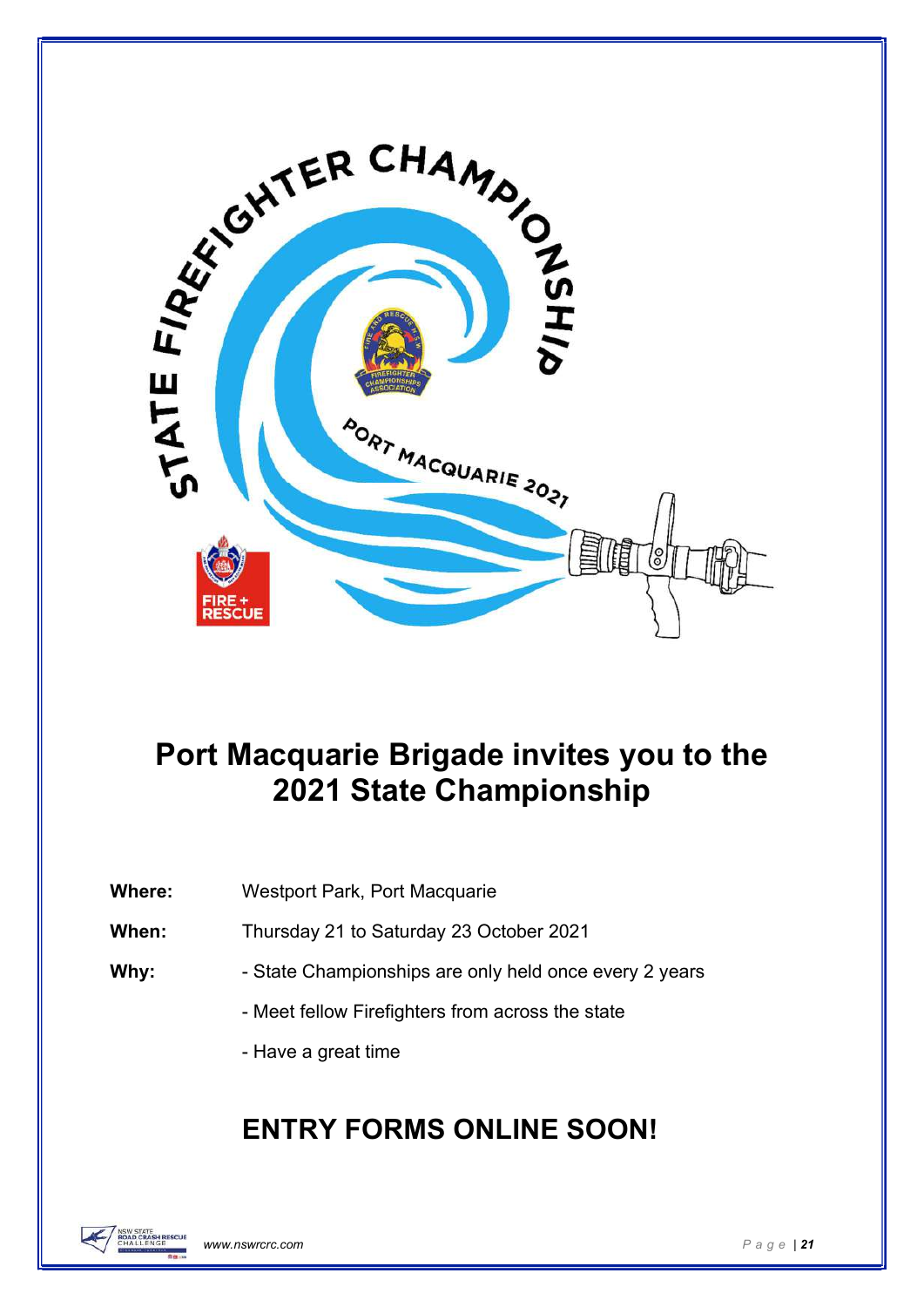## COVID Safe

The NSW Road Crash Rescue Challenge is a COVID Safe Event.

Please ensure you:

- Complete the COVID Safe Check in when entering the event site
- Stay 1.5m apart where practically possible
- Use hand sanitiser
- Clean your hands regularly
- Stay home if you feel unwell





## Facebook.com/NSWRCRC

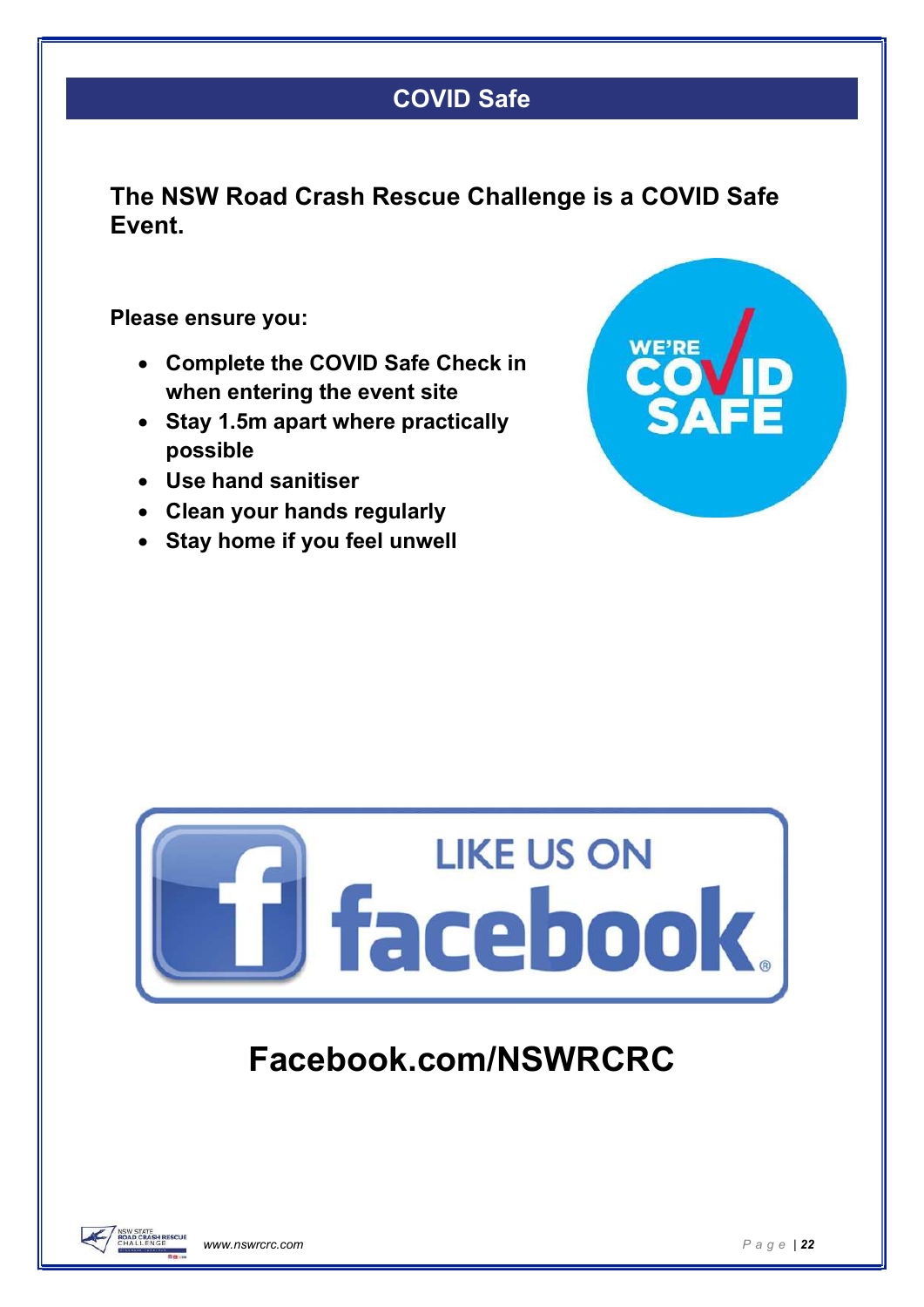## **Firefighter Championship Association Supporters**





#### **GREATER STRENGTH**







THE NEW STANDARD IN **FIREFIGHTING FOAM** TECHNOLOGY-**WORLDWIDE** 









www.nswrcrc.com